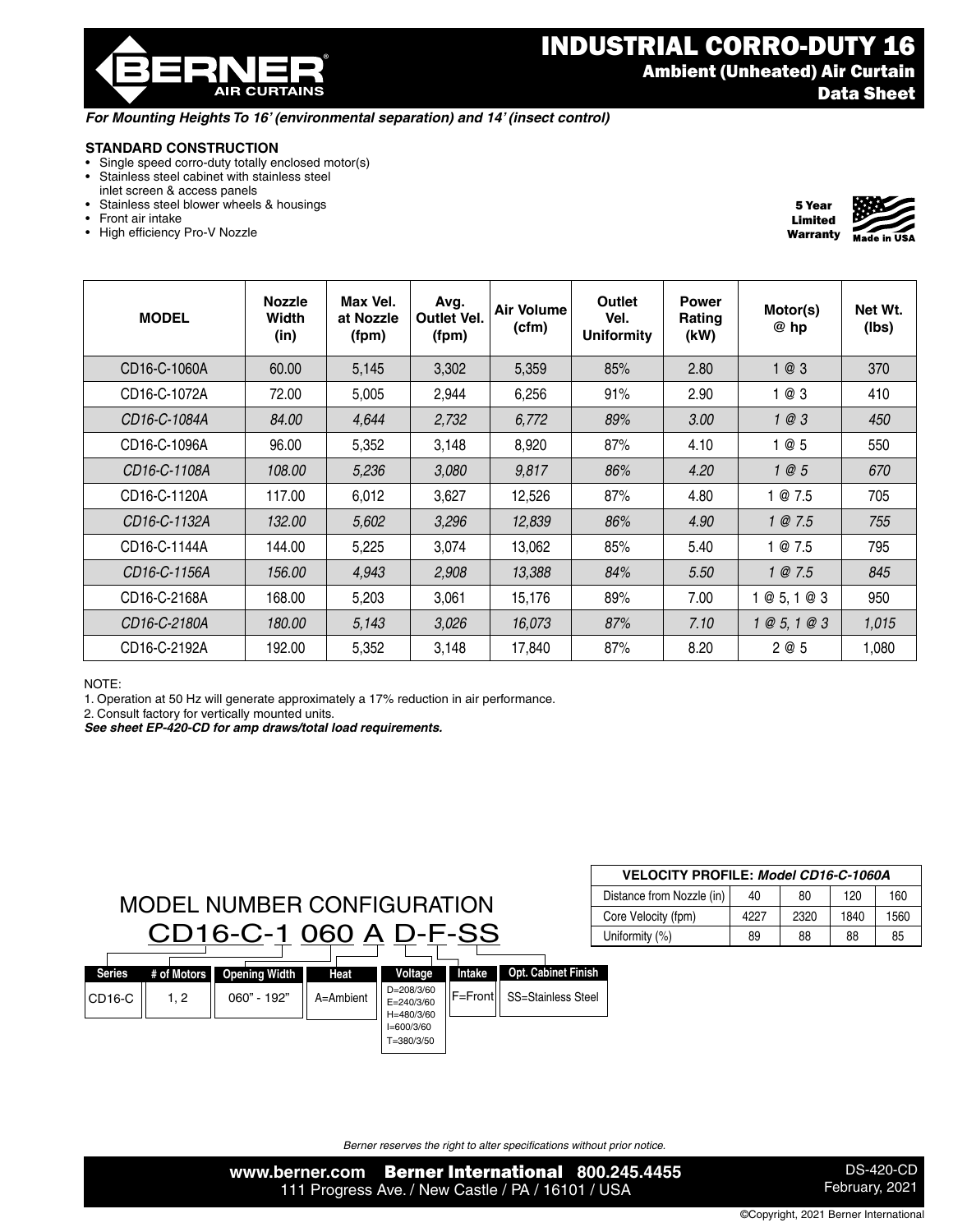## INDUSTRIAL CORRO-DUTY 16 Ambient (Unheated) Air Curtain Electrical Performance Sheet



|                                                              |                    | 208/3/60 (voltage code D)<br><b>MOTOR AMP DRAW PER HP</b> |                         |                                             | 240/3/60 (voltage code E)<br><b>MOTOR AMP DRAW PER HP</b> |                         |                                             | 480/3/60 (voltage code H)<br><b>MOTOR AMP DRAW PER HP</b> |                         |                                             |
|--------------------------------------------------------------|--------------------|-----------------------------------------------------------|-------------------------|---------------------------------------------|-----------------------------------------------------------|-------------------------|---------------------------------------------|-----------------------------------------------------------|-------------------------|---------------------------------------------|
| <b>MODEL</b>                                                 | Qty @ HP           | #<br><b>CKTS</b>                                          | <b>AMPS PER CIRCUIT</b> | <b>BREAKER RATING</b><br><b>PER CIRCUIT</b> | #<br><b>CKTS</b>                                          | <b>AMPS PER CIRCUIT</b> | <b>BREAKER RATING</b><br><b>PER CIRCUIT</b> | #<br><b>CKTS</b>                                          | <b>AMPS PER CIRCUIT</b> | <b>BREAKER RATING</b><br><b>PER CIRCUIT</b> |
| CD16-C-1060A<br>CD16-C-1072A<br>CD16-C-1084A                 | $1 \, \omega \, 3$ |                                                           | 13.1                    | 25                                          |                                                           | 12.2                    | 25                                          |                                                           | 6.1                     | 15                                          |
| CD16-C-1096A<br>CD16-C-1108A                                 | 1@5                |                                                           | 17.0                    | 35                                          |                                                           | 15.8                    | 35                                          |                                                           | 7.9                     | 20                                          |
| CD16-C-1120A<br>CD16-C-1132A<br>CD16-C-1144A<br>CD16-C-1156A | @7.5               |                                                           | 23.0                    | 50                                          |                                                           | 22.0                    | 45                                          |                                                           | 11.0                    | 25                                          |
| CD16-C-2168A<br>CD16-C-2180A                                 | 1 @ 3<br>1@5       |                                                           | 30.1                    | 50                                          |                                                           | 28.0                    | 60                                          |                                                           | 14.0                    | 25                                          |
| CD16-C-2192A                                                 | 2@5                |                                                           | 34.0                    | 60                                          |                                                           | 31.6                    | 60                                          |                                                           | 15.8                    | 25                                          |

|                                                              |            |                  | 600/3/60 (voltage code I)<br><b>MOTOR AMP DRAW PER HP</b>              |    |                  | 380/3/50 (voltage code T)<br><b>MOTOR AMP DRAW PER HP</b> |                                             |  |
|--------------------------------------------------------------|------------|------------------|------------------------------------------------------------------------|----|------------------|-----------------------------------------------------------|---------------------------------------------|--|
| <b>MODEL</b>                                                 | Qty @ HP   | #<br><b>CKTS</b> | <b>BREAKER RATING</b><br><b>AMPS PER CIRCUIT</b><br><b>PER CIRCUIT</b> |    | #<br><b>CKTS</b> | <b>AMPS PER CIRCUIT</b>                                   | <b>BREAKER RATING</b><br><b>PER CIRCUIT</b> |  |
| CD16-C-1060A<br>CD16-C-1072A<br>CD16-C-1084A                 | 1@3        |                  | 3.9                                                                    | 15 |                  | 5.9                                                       | 15                                          |  |
| CD16-C-1096A<br>CD16-C-1108A                                 | 1@5        |                  | 6.3                                                                    | 15 |                  | 7.7                                                       | 20                                          |  |
| CD16-C-1120A<br>CD16-C-1132A<br>CD16-C-1144A<br>CD16-C-1156A | 1 @ 7.5    | 1                | 8.5                                                                    | 20 | $\mathbf 1$      | 9.0                                                       | 20                                          |  |
| CD16-C-2168A<br>CD16-C-2180A                                 | 1@3<br>1@5 |                  | 10.2                                                                   | 20 |                  | 13.6                                                      | 20                                          |  |
| CD16-C-2192A                                                 | 2@5        | $\mathbf{1}$     | 12.6                                                                   | 20 | 1                | 15.4                                                      | 25                                          |  |

*Berner reserves the right to alter specifications without prior notice.*

**www.berner.com** Berner International **800.245.4455** 111 Progress Ave. / New Castle / PA / 16101 / USA

EP-420-CD March, 2022

©Copyright, 2022 Berner International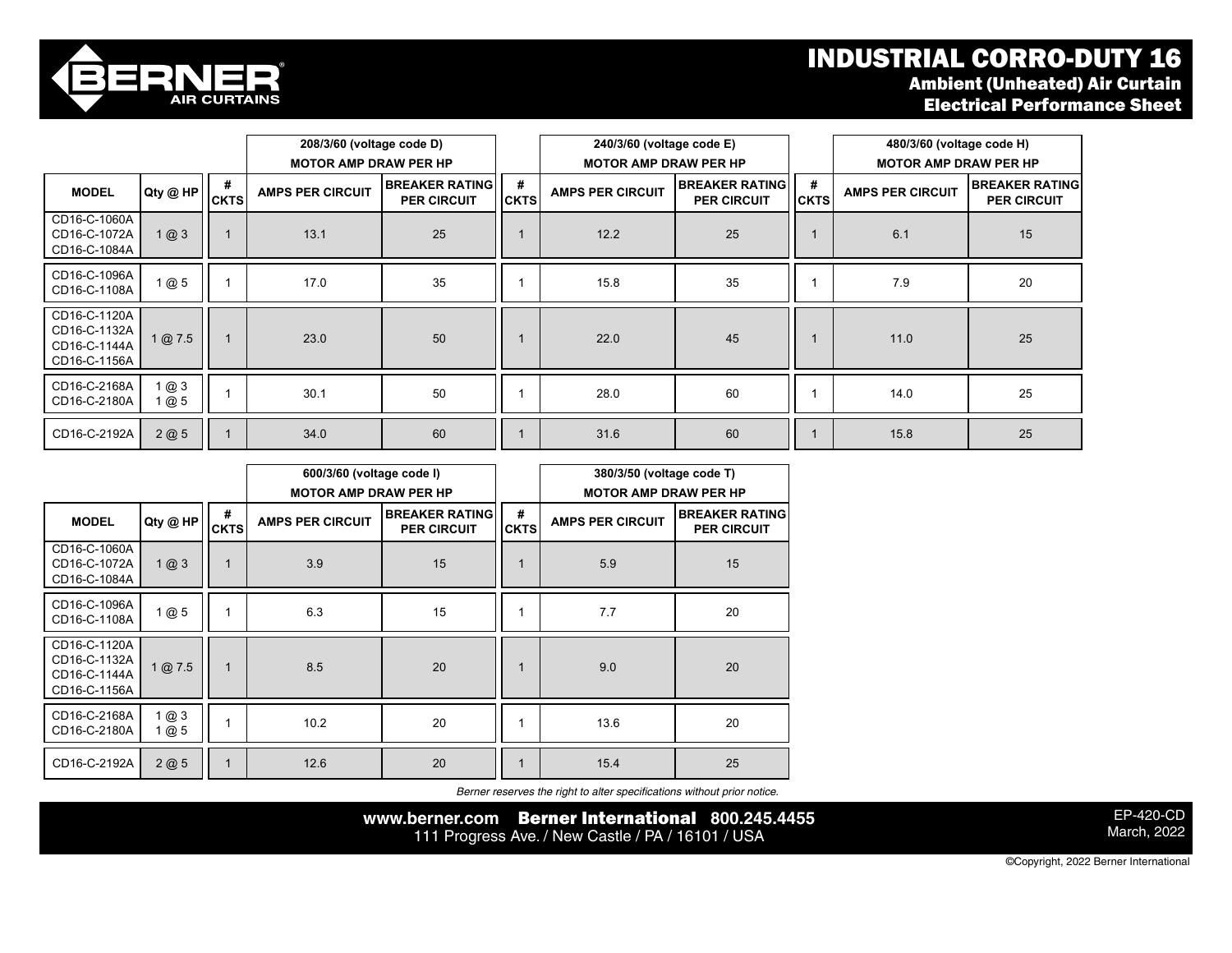